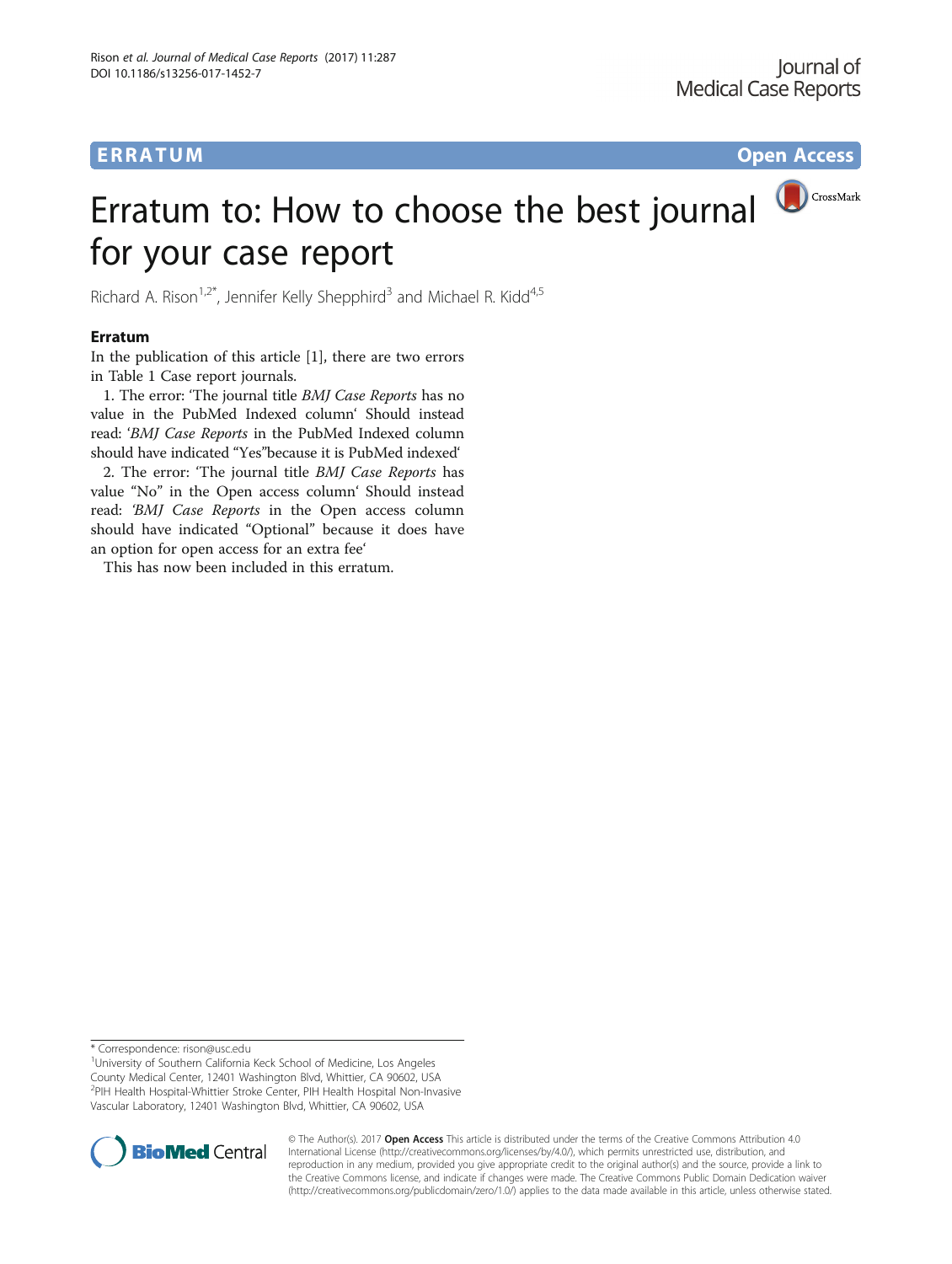### <span id="page-1-0"></span>Table 1 Case report journals

| Journal title                               | Publisher/Society                                                       | Year launched | Open access | PubMed indexed |
|---------------------------------------------|-------------------------------------------------------------------------|---------------|-------------|----------------|
| A&A Case Reports                            | Wolters Kluwer Health/International Anesthesia<br>Research Society      | 2013          | <b>No</b>   | No             |
| <b>AACE Clinical Case Reports</b>           | American Association of Clinical Endocrinologists                       | 2015          | Yes         | <b>No</b>      |
| ACG Case Reports Journal                    | American College of Gastroenterology                                    | 2013          | Yes         | Yes            |
| <b>AJP Reports</b>                          | Thieme Medical Publishers                                               | 2011          | Yes         | <b>No</b>      |
| American Journal of Cancer Case Reports     | Ivy Union Publishing                                                    | 2013          | Yes         | <b>No</b>      |
| American Journal of Case Reports            | International Scientific Information                                    | 2001          | Yes         | Yes            |
| Aperito Journal of Case Reports: Clinical   | Aperito Online Publishing                                               | 2015          | Yes         | <b>No</b>      |
| APSP Journal of Case Reports                | EL-MED-Pub Publishers/Association of Paediatric<br>Surgeons of Pakistan | 2010          | Yes         | Yes            |
| Austin Cardio & Cardiovascular Case Reports | Austin Publishing Group                                                 | 2015          | Yes         | <b>No</b>      |
| Austin Gynecology Case Reports              | Austin Publishing Group                                                 | 2015          | Yes         | No             |
| Austin Journal of Clinical Case Reports     | Austin Publishing Group                                                 | 2014          | Yes         | <b>No</b>      |
| Austin Oncology Case Reports                | Austin Publishing Group                                                 | 2015          | Yes         | <b>No</b>      |
| Autopsy and Case Reports                    | Hospital Universitario of the University of San Paulo                   | 2011          | Yes         | <b>No</b>      |
| <b>BJR Case Reports</b>                     | British Institute of Radiology                                          | 2015          | Yes         | <b>No</b>      |
| <b>BMJ Case Reports</b>                     | <b>BMJ Publishing Group</b>                                             | 2008          | Optional    | Yes            |
| Case Reports in Anesthesiology              | Hindawi Publishing                                                      | 2011          | Yes         | Yes            |
| Case Reports in Cardiology                  | Hindawi Publishing                                                      | 2011          | Yes         | Yes            |
| Case Reports in Clinical Medicine           | Scientific Research Publishing                                          | 2012          | Yes         | <b>No</b>      |
| Case Reports in Critical Care               | Hindawi Publishing                                                      | 2011          | Yes         | Yes            |
| Case Reports in Dermatological Medicine     | Hindawi Publishing                                                      | 2011          | Yes         | Yes            |
| Case Reports in Dermatology                 | Karger                                                                  | 2009          | Yes         | Yes            |
| Case Reports in Emergency Medicine          | Hindawi Publishing                                                      | 2011          | Yes         | Yes            |
| Case Reports in Endocrinology               | Hindawi Publishing                                                      | 2011          | Yes         | Yes            |
| Case Reports in Gastroenterology            | Karger                                                                  | 2007          | Yes         | Yes            |
| Case Reports in Gastrointestinal Medicine   | Hindawi Publishing                                                      | 2011          | Yes         | Yes            |
| Case Reports in Genetics                    | Hindawi Publishing                                                      | 2011          | Yes         | Yes            |
| Case Reports in Hematology                  | Hindawi Publishing                                                      | 2011          | Yes         | Yes            |
| Case Reports in Hepatology                  | Hindawi Publishing                                                      | 2011          | Yes         | Yes            |
| Case Reports in Immunology                  | Hindawi Publishing                                                      | 2011          | Yes         | Yes            |
| Case Reports in Infectious Diseases         | Hindawi Publishing                                                      | 2011          | Yes         | Yes            |
| Case Reports in Internal Medicine           | Sciedu Press                                                            | 2014          | Yes         | No             |
| Case Reports in Medicine                    | Hindawi Publishing                                                      | 2009          | Yes         | Yes            |
| Case Reports in Nephrology                  | Hindawi Publishing                                                      | 2011          | Yes         | Yes            |
| Case Reports in Nephrology and Dialysis     | Karger                                                                  | 2011          | Yes         | Yes            |
| Case Reports in Neurological Medicine       | Hindawi Publishing                                                      | 2011          | Yes         | Yes            |
| Case Reports in Neurology                   | Karger                                                                  | 2009          | Yes         | Yes            |
| Case Reports in Obstetrics and Gynecology   | Hindawi Publishing                                                      | 2011          | Yes         | Yes            |
| Case Reports in Oncological Medicine        | Hindawi Publishing                                                      | 2011          | Yes         | Yes            |
| Case Reports in Oncology                    | Karger                                                                  | 2008          | Yes         | Yes            |
| Case Reports in Ophthalmological Medicine   | Hindawi Publishing                                                      | 2011          | Yes         | Yes            |
| Case Reports in Ophthalmology               | Karger                                                                  | 2010          | Yes         | Yes            |
| Case Reports in Orthopedics                 | Hindawi Publishing                                                      | 2011          | Yes         | Yes            |
| Case Reports in Otolaryngology              | Hindawi Publishing                                                      | 2011          | Yes         | Yes            |
| Case Reports in Pancreatic Cancer           | Mary Ann Liebert Inc. Publishing                                        | 2015          | Yes         | No             |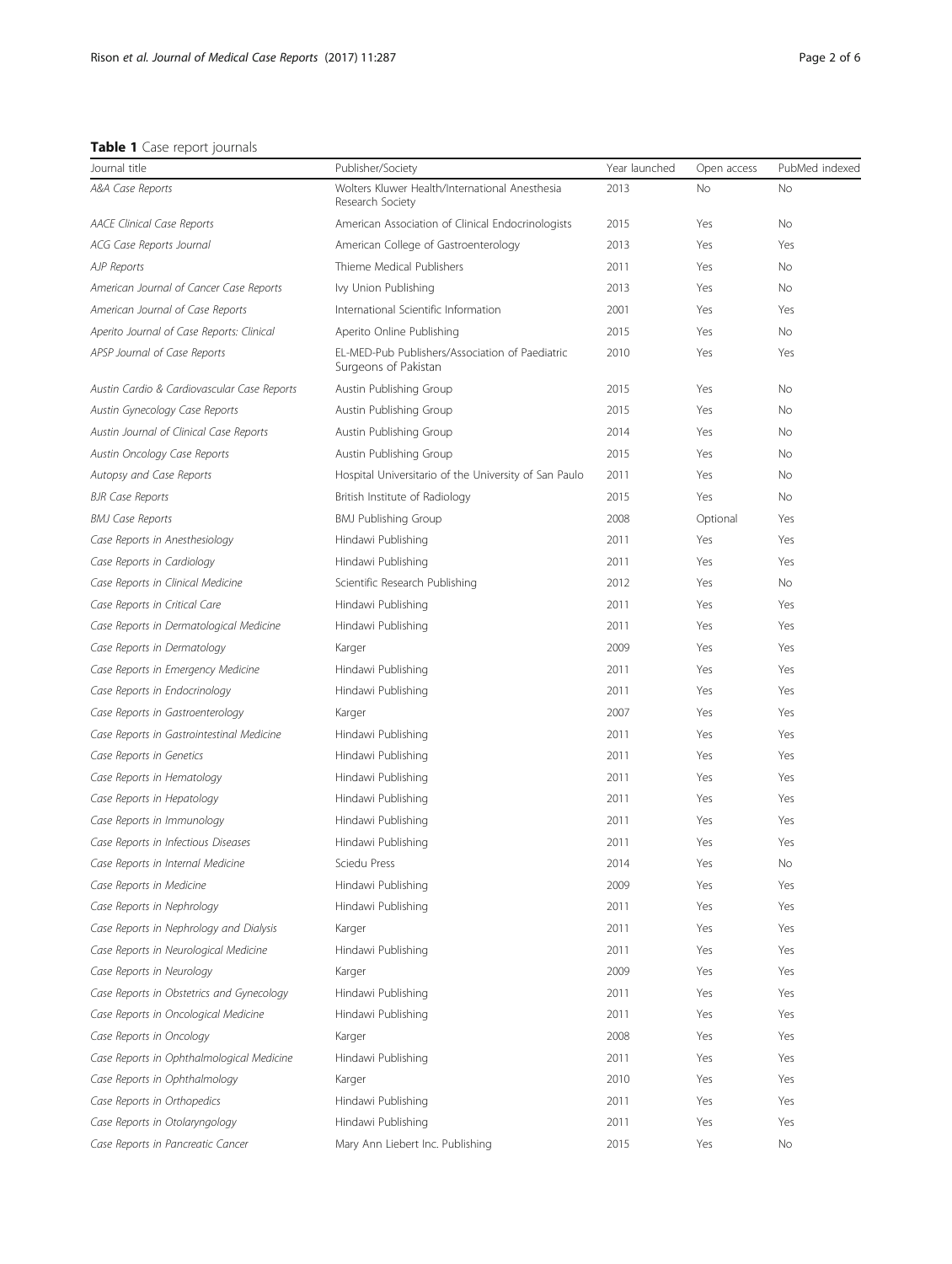## Table 1 Case report journals (Continued)

| Case Reports in Pathology                                     | Hindawi Publishing                                                                                                                     | 2011 | Yes      | Yes |  |
|---------------------------------------------------------------|----------------------------------------------------------------------------------------------------------------------------------------|------|----------|-----|--|
| Case Reports in Pediatrics                                    | Hindawi Publishing                                                                                                                     | 2011 | Yes      | Yes |  |
| Case Reports in Perinatal Medicine                            | De Gruyter                                                                                                                             | 2012 | Optional | No  |  |
| Case Reports in Plastic Surgery and<br>Hand Surgery           | Taylor & Francis/Acta Chirurgica<br>Scandinavica Society                                                                               | 2014 | Yes      | Yes |  |
| Case Reports in Psychiatry                                    | Hindawi Publishing                                                                                                                     | 2011 | Yes      | Yes |  |
| Case Reports in Pulmonology                                   | Hindawi Publishing                                                                                                                     | 2011 | Yes      | Yes |  |
| Case Reports in Radiology                                     | Hindawi Publishing                                                                                                                     | 2011 | Yes      | Yes |  |
| Case Reports in Rheumatology                                  | Hindawi Publishing                                                                                                                     | 2011 | Yes      | Yes |  |
| Case Reports in Surgery                                       | Hindawi Publishing                                                                                                                     | 2011 | Yes      | Yes |  |
| Case Reports in Transplantation                               | Hindawi Publishing                                                                                                                     | 2011 | Yes      | Yes |  |
| Case Reports in Urology                                       | Hindawi Publishing                                                                                                                     | 2011 | Yes      | Yes |  |
| Case Reports in Vascular Medicine                             | Hindawi Publishing                                                                                                                     | 2011 | Yes      | Yes |  |
| Case Reports in Women's Health                                | Elsevier                                                                                                                               | 2014 | Yes      | No  |  |
| Case Reports International                                    | Edorium Journals                                                                                                                       | 2012 | Yes      | No  |  |
| Case Reports: Open Access                                     | Jscholar                                                                                                                               | 2015 | Yes      | No  |  |
| Case Study and Case Report                                    | Sageya Publishing                                                                                                                      | 2011 | Yes      | No  |  |
| <b>CEN Case Reports</b>                                       | Springer/Japanese Society of Nephrology                                                                                                | 2012 | Optional | No  |  |
| Clinical Case Reports                                         | Wiley                                                                                                                                  | 2013 | Yes      | Yes |  |
| Clinical Case Reports and Reviews                             | Open Access Text                                                                                                                       | 2015 | Yes      | No  |  |
| Clinical Cases in Mineral and<br><b>Bone Metabolism</b>       | CIC Edizioni Internazionali/Italian Society<br>of Orthopaedics and Medicine                                                            | 2004 | Yes      | Yes |  |
| Clinical Medicine Insights: Case Reports                      | Libertas Academia                                                                                                                      | 2008 | Yes      | Yes |  |
| Clinics and Practice                                          | PAGEPress                                                                                                                              | 2011 | Yes      | Yes |  |
| Cold Spring Harbor Molecular Case Studies                     | Cold Spring Harbor Laboratory Press                                                                                                    | 2015 | Yes      | No  |  |
| Dermatology Case Reports                                      | <b>OMICS</b> International                                                                                                             | 2015 | Yes      | No  |  |
| Diabetes Case Reports                                         | OMICS International                                                                                                                    | 2015 | Yes      | No  |  |
| Endocrinology, Diabetes, & Metabolism<br>Case Reports         | Bioscientifica                                                                                                                         | 2013 | Yes      | Yes |  |
| Epilepsy & Behavior Case Reports                              | Elsevier                                                                                                                               | 2013 | Yes      | Yes |  |
| European Journal of Case Reports in<br>Internal Medicine      | European Federation of Internal Medicine                                                                                               | 2014 | Yes      | No  |  |
| European Journal of Pediatric<br><b>Surgery Reports</b>       | Thieme Medical Publishers                                                                                                              | 2013 | Yes      | Yes |  |
| European Journal of Surgical Cases                            | Bilimsel Tip Yayinevi                                                                                                                  | 2010 | Yes      | No  |  |
| Experimental and Clinical Endocrinology &<br>Diabetes Reports | Thieme Medical Publishers                                                                                                              | 2014 | Yes      | No  |  |
| Global Journal of Medical and Clinical<br>Case Reports        | PeerTechz                                                                                                                              | 2014 | Yes      | No  |  |
| Grand Rounds                                                  | e-MED                                                                                                                                  | 2001 | Yes      | No  |  |
| Gynecologic Oncology Reports                                  | Elsevier                                                                                                                               | 2011 | Yes      | Yes |  |
| HeartRhythm Case Reports                                      | Elsevier/Heart Rhythm Society                                                                                                          | 2015 | Yes      | No  |  |
| Human Pathology: Case Reports                                 | Elsevier                                                                                                                               | 2014 | yes      | No  |  |
| <b>IDCases</b>                                                | Flsevier                                                                                                                               | 2014 | Yes      | No  |  |
| IJSS Case Reports & Reviews                                   | IJSS Group of Journals/Society of Malaysian<br>Medical Association's<br>Medical Students and European Medical<br>Student's Association | 2014 | Yes      | No  |  |
| Indian Journal of Medical Case Reports                        | CIBTech                                                                                                                                | 2012 | Yes      | No  |  |
| Interdisciplinary Neurosurgery: Advanced                      | Elsevier                                                                                                                               | 2014 | Yes      | No  |  |

Techniques and Case Management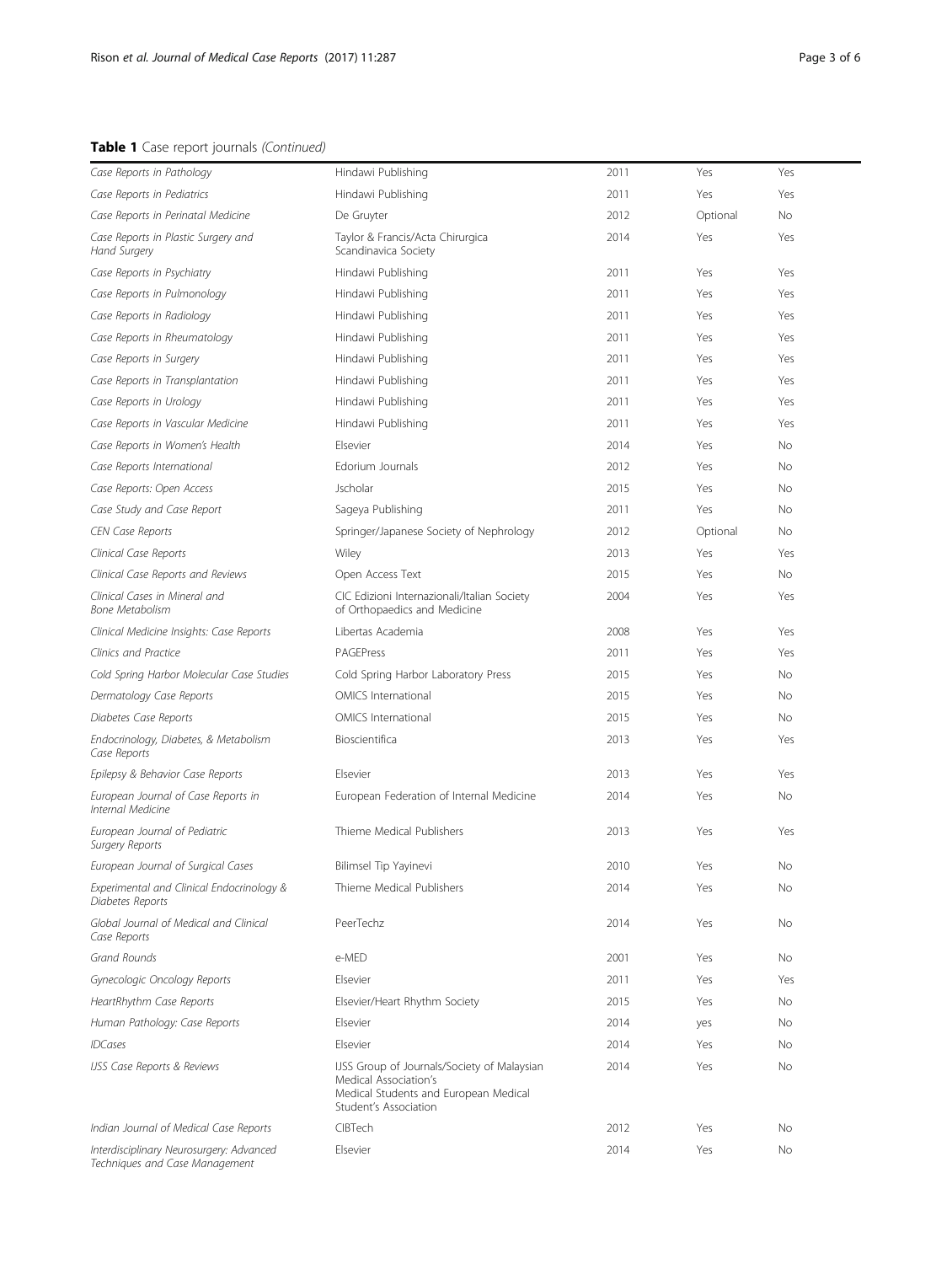## Table 1 Case report journals (Continued)

| International Journal of Advances in<br>Case Reports                  | McMed International                                                                                                         | 2014 | Yes | No        |  |
|-----------------------------------------------------------------------|-----------------------------------------------------------------------------------------------------------------------------|------|-----|-----------|--|
| International Journal of Case Reports<br>and Images                   | Edorium Journals                                                                                                            | 2010 | Yes | <b>No</b> |  |
| International Journal of Case Reports<br>in Medicine                  | <b>IBIMA Publishing</b>                                                                                                     | 2012 | Yes | No        |  |
| International Journal of Case Studies                                 | unclear                                                                                                                     | 2012 | Yes | No        |  |
| International Journal of Clinical Case Studies                        | Graphy Publications                                                                                                         | 2014 | Yes | No        |  |
| International Journal of Clinical Cases<br>and Investigations         | unclear                                                                                                                     | 2010 | Yes | No        |  |
| International Journal of Medical<br>and Pharmaceutical Case Reports   | ScienceDomain International                                                                                                 | 2014 | Yes | No        |  |
| International Journal of Surgery Case Reports                         | Elsevier                                                                                                                    | 2010 | Yes | Yes       |  |
| International Medical Case Reports Journal                            | Dove Medical Press                                                                                                          | 2008 | Yes | Yes       |  |
| JAAD Case Reports                                                     | Elsevier/American Academy of Dermatology                                                                                    | 2015 | Yes | No        |  |
| Jacobs Journal of Clinical Case Reports                               | Jacobs Publishers                                                                                                           | 2015 | Yes | No        |  |
| <b>JBJS Case Connector</b>                                            | STRIATUS Orthopaedic Communications                                                                                         | 2011 | No  | No        |  |
| JCRS Online Case Reports                                              | Elsevier/American Society of Cataract and<br>Refractive Surgery and European Society<br>of Cataract and Refractive Surgeons | 2013 | Yes | No        |  |
| JMM Case Reports                                                      | Microbiology Society                                                                                                        | 2014 | Yes | No        |  |
| Joseph Journal of Clinical Studies and<br><b>Medical Case Reports</b> | Joseph Publishing Group                                                                                                     | 2015 | Yes | No        |  |
| Journal of Anaesthesia & Critical Care<br>Case Reports                | International Academic Research Group                                                                                       | 2015 | Yes | No        |  |
| Journal of Cardiology Cases                                           | Elsevier/Japanese College of Cardiology                                                                                     | 2010 | No  | No        |  |
| Journal of Case Reports                                               | unclear                                                                                                                     | 2011 | Yes | No        |  |
| Journal of Case Reports and Clinical<br>Research Studies              | <b>VRJ Publishers</b>                                                                                                       | 2014 | Yes | No        |  |
| Journal of Case Reports and Images<br>in Medicine                     | Edorium                                                                                                                     | 2015 | Yes | No        |  |
| Journal of Case Reports and Images<br>in Obstetrics and Gynecology    | Edorium                                                                                                                     | 2015 | Yes | No        |  |
| Journal of Case Reports and Images<br>in Oncology                     | Edorium                                                                                                                     | 2015 | Yes | No        |  |
| Journal of Case Reports and Images<br>in Pathology                    | Edorium                                                                                                                     | 2015 | Yes | No        |  |
| Journal of Case Reports and Images<br>in Surgery                      | Edorium                                                                                                                     | 2015 | Yes | No        |  |
| Journal of Case Reports and Studies                                   | Annex Publishers                                                                                                            | 2013 | Yes | No        |  |
| Journal of Case Reports in Medicine                                   | Ashdin Publishing                                                                                                           | 2012 | Yes | No        |  |
| Journal of Case Reports in Oncology<br>and Therapy                    | <b>EJourPub</b>                                                                                                             | 2015 | Yes | No        |  |
| Journal of Case Reports in Practice                                   | Saman Publishing                                                                                                            | 2013 | Yes | No        |  |
| Journal of Clinical & Medical Case Reports                            | Avens Publishing Group                                                                                                      | 2013 | Yes | No        |  |
| Journal of Clinical and Translational<br>Endocrinology Case Reports   | Elsevier                                                                                                                    | 2015 | Yes | No        |  |
| Journal of Clinical Case Reports                                      | OMICS International                                                                                                         | 2011 | Yes | No        |  |
| Journal of Clinical Studies & Medical<br>Case Reports                 | Herald Scholarly Open Access                                                                                                | 2014 | Yes | No        |  |
| Journal of Dermatological Case Reports                                | Specjaliści Dermatolodzy                                                                                                    | 2007 | No  | No        |  |
| Journal of Investigative Medicine High<br>Impact Case Reports         | <b>SAGE Publications</b>                                                                                                    | 2013 | Yes | No        |  |
| Journal of Knee Surgery Reports                                       | Thieme Medical Publishers                                                                                                   | 2013 | Yes | No        |  |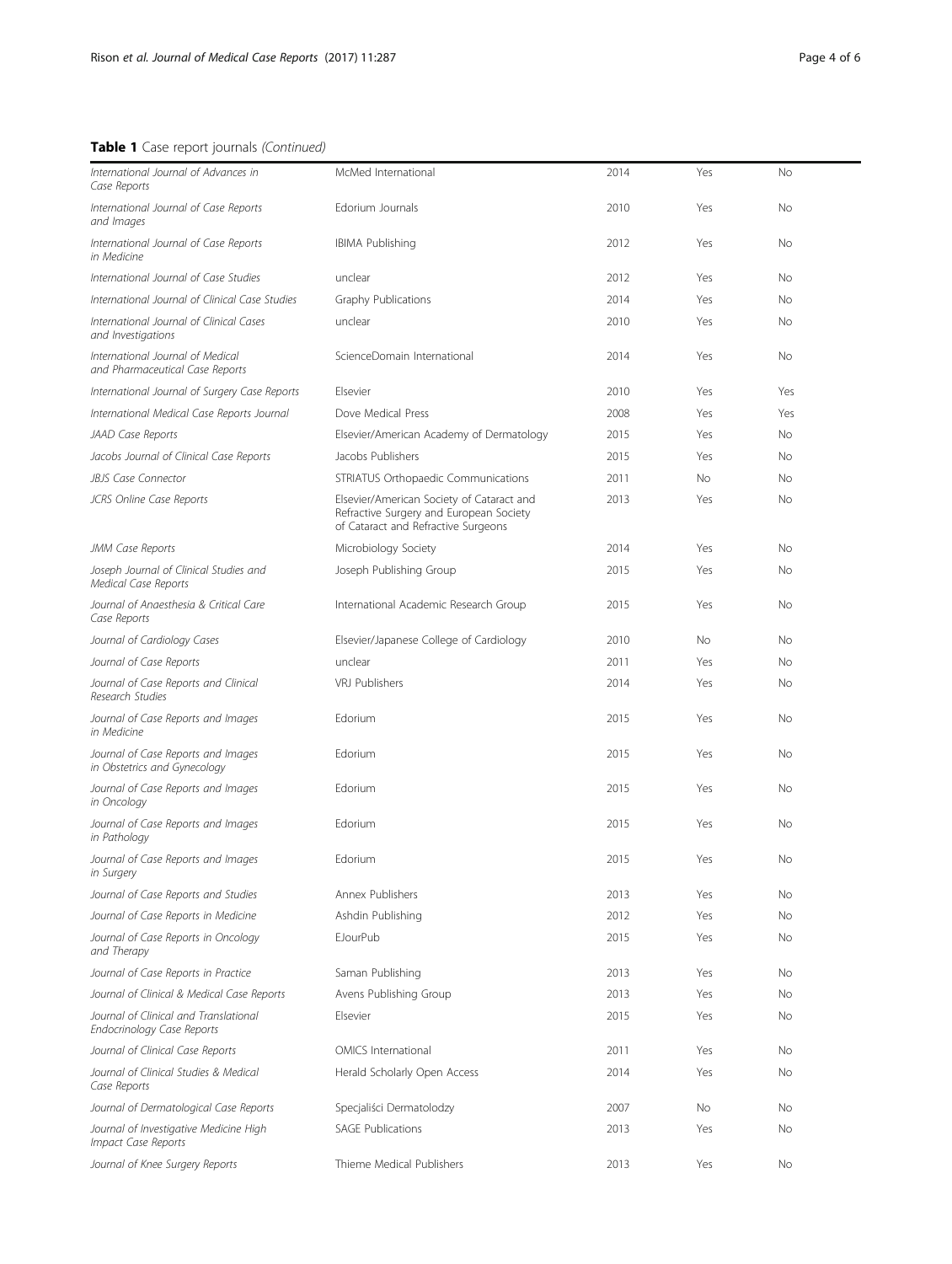### Table 1 Case report journals (Continued)

| Journal of Medical Case Reports                       | <b>BioMed Central</b>                                                               | 2007 | Yes       | Yes       |
|-------------------------------------------------------|-------------------------------------------------------------------------------------|------|-----------|-----------|
| Journal of Medical Cases                              | <b>Elmer Press</b>                                                                  | 2010 | Yes       | No        |
| Journal of Neurological Surgery Reports               | Thieme Medical Publishers                                                           | 2012 | Yes       | Yes       |
| Journal of Orthopaedic Case Reports                   | Indian Orthopaedic Research Group                                                   | 2011 | Yes       | No        |
| Journal of Pediatric Surgery Case Reports             | Elsevier                                                                            | 2013 | Yes       | No.       |
| Journal of Radiology Case Reports                     | EduRad Publishing                                                                   | 2008 | Yes       | Yes       |
| Journal of Surgical Case Reports                      | Oxford University Press                                                             | 2010 | Yes       | Yes       |
| Journal of Surgical Technique and<br>Case Report      | Wolters Kluwer Health                                                               | 2014 | Yes       | Yes       |
| Journal of Vascular Surgery Cases                     | Elsevier/Society for Vascular Surgery                                               | 2015 | Yes       | No        |
| JPRAS Open                                            | Elsevier/British Association of Plastic<br>Reconstructive and<br>Aesthetic Surgeons | 2015 | Yes       | No.       |
| JSM Clinical Case Reports                             | JSciMed Central                                                                     | 2013 | Yes       | No        |
| Medical Case Studies                                  | Academic Journals                                                                   | 2010 | Yes       | No.       |
| Medical Mycology Case Reports                         | Elsevier/International Society for Human<br>and Animal Mycology                     | 2012 | Yes       | Yes       |
| MOJ Clinical & Medical Case Reports                   | MedCrave                                                                            | 2015 | Yes       | No.       |
| Neurocase                                             | Taylor & Francis                                                                    | 1995 | Optional  | Yes       |
| NMC Case Report Journal                               | Japan Neurosurgical Society                                                         | 2014 | Yes       | No        |
| OA Case Reports                                       | OA Publishing London                                                                | 2012 | yes       | No.       |
| Oncology & Cancer Case Reports                        | <b>OMICS</b> International                                                          | 2015 | Yes       | No.       |
| Open Journal of Clinical and Medical Case<br>Reports  | unclear                                                                             | 2015 | Yes       | No        |
| Oral and Maxillofacial Surgery Cases                  | Elsevier                                                                            | 2015 | yes       | No        |
| Oxford Medical Case Reports                           | Oxford University Press                                                             | 2014 | Yes       | Yes       |
| Pathology Case Reviews                                | Wolters Kluwer Health                                                               | 1996 | <b>No</b> | No.       |
| Pediatric Urology Case Reports                        | Hayrettin Ozturk                                                                    | 2014 | Yes       | No        |
| Radiology Case Reports                                | Elsevier/University of Washington                                                   | 2006 | Yes       | No.       |
| Respiratory Medicine Case Reports                     | Elsevier                                                                            | 2008 | Yes       | Yes       |
| Respirology Case Reports                              | Wiley/Asian Pacific Society of Respirology                                          | 2013 | Yes       | Yes       |
| Retinal Cases and Brief Reports                       | Wolters Kluwer Health                                                               | 2007 | Optional  | Yes       |
| SAGE Open Medical Case Reports                        | <b>SAGE Publications</b>                                                            | 2013 | Yes       | Yes       |
| Scholarena Journal of Case Reports                    | Scholarena                                                                          | 2014 | Yes       | No        |
| Scholars Journal of Medical Case Reports              | <b>SAS Publishers</b>                                                               | 2013 | Yes       | <b>No</b> |
| Southeast Asian Journal of Case Report<br>and Review  | Sageya Publishing                                                                   | 2012 | Yes       | No.       |
| Surgical Case Reports                                 | Springer/Japan Surgical Society                                                     | 2015 | Yes       | No        |
| The Thoracic and Cardiovascular<br>Surgeon Reports    | Thieme Medical Publishers                                                           | 2014 | Yes       | Yes       |
| Translational Medicine Case Reports                   | Elsevier/European Society for Translational Medicine                                | 2015 | Yes       | No        |
| Trauma Case Reports                                   | Elsevier                                                                            | 2015 | Yes       | No.       |
| Urology Case Reports                                  | Elsevier                                                                            | 2013 | yes       | No.       |
| World Journal of Clinical Cases                       | Baishideng Publishing Group                                                         | 2013 | Yes       | Yes       |
| World Journal of Medical and Surgical Case<br>Reports | Narain Publishers                                                                   | 2012 | Yes       | No        |